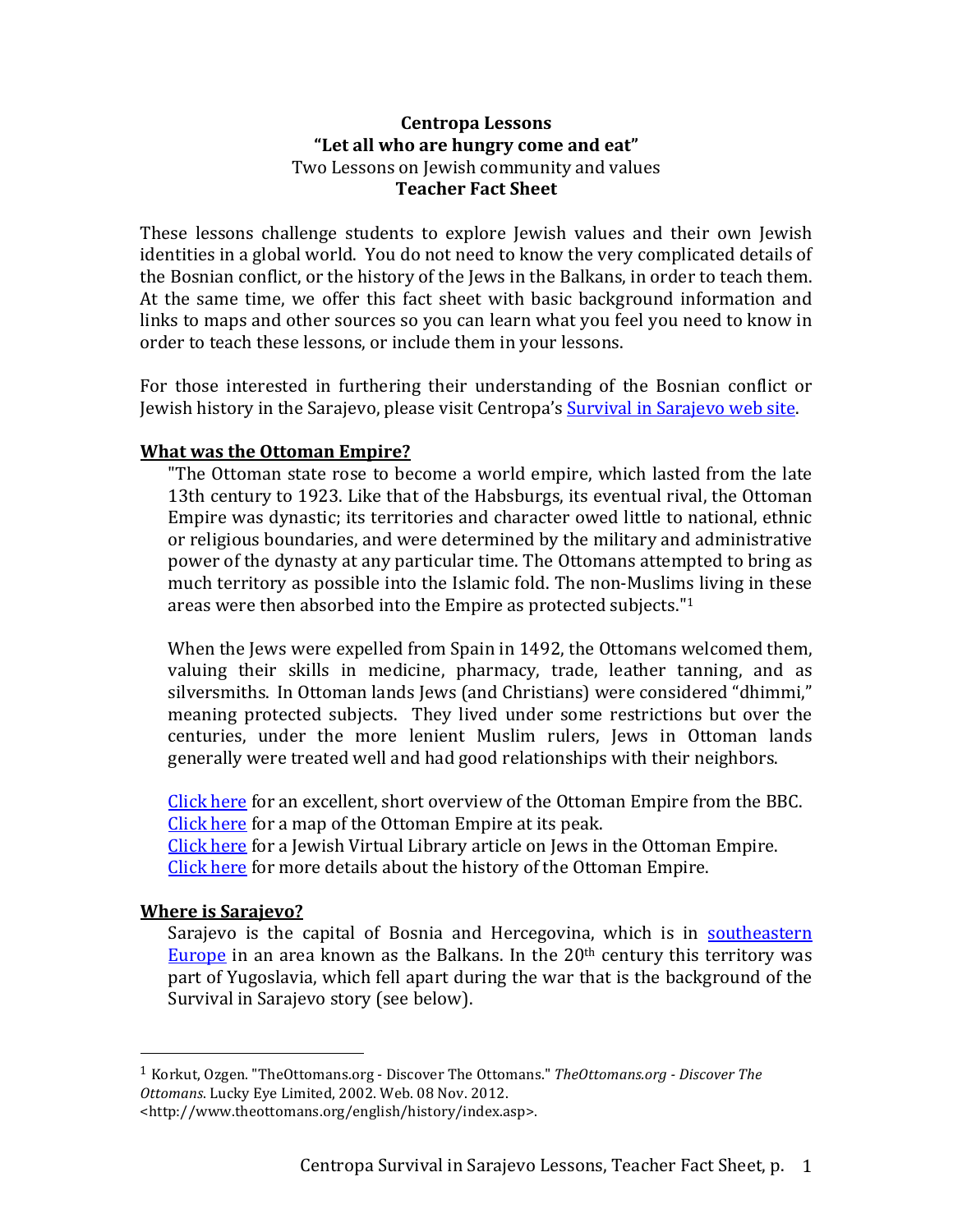Click here for an excellent BBC timeline of the history of the Balkans with short explanations of the transition points that will help you understand the historical context of the war in the Survival in Sarajevo story.

Click here for a Jewish Virtual Library article about Jews in Bosnia-Herzegovina.

# **What was Yugoslavia? When was it formed?**

After WWI, the Versailles peace agreements created the Kingdom of Serbs, Croats and Slovenes in southeastern Europe, and in 1929 the name of this state was changed to Yugoslavia, which means land of the southern slavs.

Yugoslavia was a country made up of different ethnic groups with a long histories of conflict with one another. We recommend you read this excellent overview of the important turning points in  $20<sup>th</sup>$  century Yugoslav history for succinct and clearly written explanations accompanied by maps.

The breakup of Yugoslavia in the 1990s is the backdrop for the Survival in Sarajevo story. The last section of this fact sheet provides you with basic background information about Bosnian war, with a focus on the siege of Sarajevo.

# **Who are the Sephardim?**

Sephardic Jews are Jews whose ancestors were originally from Spain and expelled in 1492, within days of Christopher Columbus setting sail for the new world. The term comes from the Hebrew word for "Spain," Sepharad. Upon expulsion, Jews fled to Brazil, North Africa, the Netherlands, Germany, Italy and the Ottoman Empire (see above), which included the Balkans.

Click here for a short article discussing the differences between Sephardic and Ashkenazi Iews.

Click here for a Jewish Virtual Library article on the expulsion from Spain.

Click here for a short description of the expulsion decree from Spain, along with the translated text of the expulsion decree.

# **The Bosnian War in the 1990s**

The Bosnian war is one of the most complex and contested conflicts in history. The below description of the Bosnian war, along with the summary of the legally adjudicated facts from the International War Crimes Tribunal in The Hague, Netherlands, is taken from the Survival in Sarajevo web site.

We at Centropa do not accept that the war in Bosnia was a civil war. This was a war of aggression by the Bosnian Serbs (and later, the Croats in Hercegovina) who said they could not possibly live with Muslims, even though the Muslims of Bosnia were (and are) of the same genetic Slavic stock as the Serbs and Croats, who have peopled the region since the sixth century. Those who are Muslims in Bosnia (and in neighboring Serbia) are Slavs who converted to Islam during the centuries of Ottoman occupation (1463 to 1878). It should also be noted that the